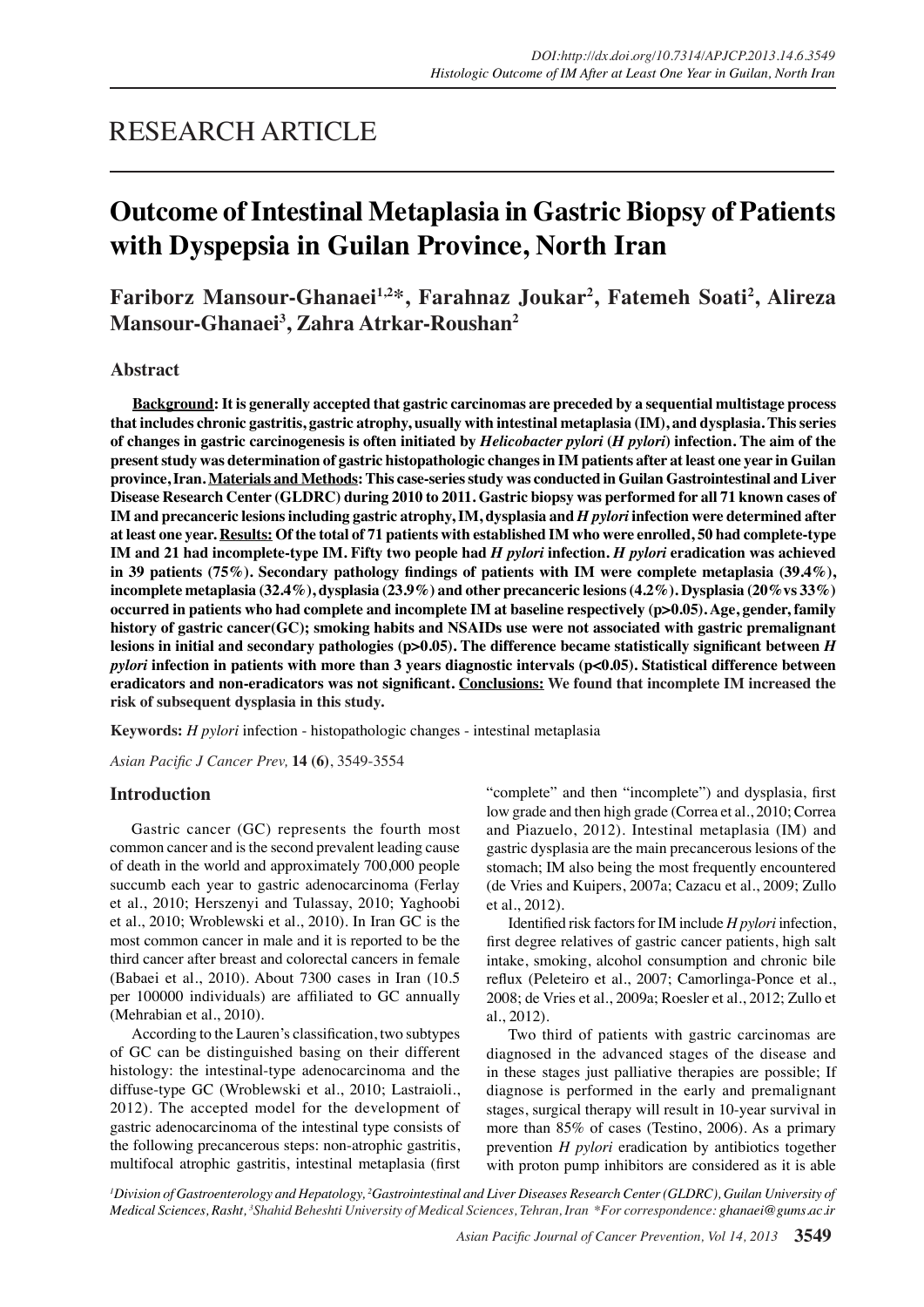#### *Fariborz Mansour-Ghanaei et al*

to reduce gastric cancer incidence (Konturek et al., 2009; Fuccio et al., 2010). Few studies indicated that endoscopic histological follow-up in patients with IM is able to detect gastric cancer in an early stage with a considerable mortality reduction (Correa et al., 2010; de Vries et al., 2010; Dinis-Ribeiro et al., 2012; Zullo et al., 2012). Considering the high prevalence of gastric carcinoma in the northern regions of Iran (Talebi et al., 2011) and especially Guilan province, and the fact that histopathologic changes might have been made during a long period, even if the disease has been diagnosed soon before, we set a survey to analyze the histologic changes in patients with IM after at least one year in this area.

## **Materials and Methods**

#### *Study subjects*

It was a case-series which was done in Gastrointestinal and Liver Diseases Research Center (GLDRC) of Guilan university of Medical Sciences Rasht, Iran in 2010-2011. Study population consisted of all dyspeptic patients with documented IM diagnosed at least one year ago. These patients had under previous upper gastrointestinal endoscopy in private or public centers in Rasht and their pathology specimens exist in various pathobiology laboratories. Their pathology reports were extracted from the labs and the patients were invited to come for filling some questionnaires and undergoing another gastrointestinal upper GI endoscopy to study their gastric histopathologic changes. Patients who had undergone gastrectomy surgery for any reason, patients who had other precancerous lesions (eg. Gastric polyps and ulcers) in the first pathology and those who didn't consent for endoscopy were excluded. The study protocol was first approved by ethics committee of GLDRC.

#### *Specimens*

Upper gastrointestinal endoscopies were performed after local lidocaine 10% sedation and by video endoscopy (Olympus Optical Co, Ltd, GIF type V) and one expert endoscopist reported it. Biopsy specimens were taken from five different regions of the stomach; four specimens were taken for histologic exams, two from antrum, one from fundus and one from body. Rapid urease test (RUT) was also used performed for diagnosis of *H pylori* infection in a specimen from the antrum. Each specimen was placed in a separate bottle of formalin 10% and sent to the hospital pathology lab. After fixation, staining and microscopic exam, various premalignant lesions including atrophic gastritis, intestinal metaplasia (grade I to III), dysplasia and *H pylori* infection were determined and classified by Sydney criteria (Sakaki and Kozawa, 2001). The pathologist was blinded to the patient's data, index diagnosis, and endoscopic findings. Also data on patient's age, sex, family history, smoking habits, NSAIDs use, and treatment of *H pylori* eradication were recorded.

Patients were classified into three groups according to the interval between the initial and second pathologies (group 1: 1-2 years; group 2:  $2-3$  years; group $3:$  > 3 years). IM was classified to complete (grade I) and incomplete (grades II and III).

#### *Data analysis*

Data were analyzed by SPSS 18 software and by descriptive studies and compare means.  $X^2$  test when appropriate was used for comparison of proportions. The analysis of the "initial" and "secondary" in the *H pylori* positive group was evaluated with the Mc-Nemar test. Significance of differences and relations were determined by p value  $\leq 0.05$ .

### **Results**

Totally 71 patients with established IM were enrolled, 50 had complete-type IM and 21 had incomplete-type IM. Patients' mean age was  $48.66 \ (\pm 12)$  years, (range: 21-79 years) and there were 40 males and 31 females. The mean (±SD) interval between the initial endoscopy and the current endoscopy was  $3 \left( \pm 1.1 \right)$  years with max duration: 4.5 years. Seventeen patients (22.5%) were categorized in group 1, 14 (19.7%) in group 2 and 41 (57.7%) in group 3. Fifty two (73.3%) patients had positive *H pylori* in the initial endoscopy; the remaining 19 (26.7%) patients had no signs of *H pylori* infection.

#### *The second pathology findings were as follow*

Twenty eight patients (39.4%) had confirmed having complete metaplasia, 23 patients (32.4%) showed incomplete metaplasia and 3 patients (4.2%) showed other precancerous lesions (gastritis with gastric atrophy). Also in the second pathology, dysplasia was diagnosed in 23.9% of the patients. In 20% of patients that had complete IM and 33% of those who had incomplete metaplasia at baseline, the dysplasia accrued (p>0.05).

Various precancerous changes in initial and secondary pathologies in 3 patients' groups are shown in Table 1. There was no significant difference between the histologic changes in initial and secondary pathologies among the three groups  $(p<0.05)$ .

Age, gender, family history of GC; smoking habits and NSAIDs use were not associated with gastric premalignant lesions in initial and secondary pathologies (p>0.05) (Table 2).

*H pylori* negative was significantly more in the patients in the secondary pathology than the first pathology (p<0.05). No significant change was seen in *H pylori* positive and negative subjects in the first and

|  | Table 1. Various Precancerous Lesions Changes in        |  |  |
|--|---------------------------------------------------------|--|--|
|  | Initial and Secondary Pathologies in 3 Patients' Groups |  |  |

|    | Group: Initial pathology |                 |                                                           | Secondary Pathology |                 | Total        |
|----|--------------------------|-----------------|-----------------------------------------------------------|---------------------|-----------------|--------------|
|    |                          | gastric atrophy | Gastritis with Complete Incomplete Dysplasia<br><b>IM</b> | <b>IM</b>           |                 |              |
|    |                          | (3)             | (28)                                                      | (23)                | (17)            |              |
| 1: | Complete                 | 1(11.1)         | 2(22.2)                                                   | 5(55.6)             | 1(11.1)         | 9(56.2)      |
|    | Incomplete               | (0)<br>$\Omega$ | 5(71.4)                                                   | 2(28.6)             | (0)<br>$\Omega$ | 7(43.8)      |
|    | Total                    | (6.2)<br>1      | 7(43.8)                                                   | 7(43.8)             | (6.2)<br>L      | 16(100)      |
| 2: | Complete                 | 2(20)           | 4(40.0)                                                   | 4(40)               | (0)<br>$\Omega$ | 10(71.4)     |
|    | Incomplete               | 0(0)            | 1(25.0)                                                   | 3(75)               | (0)<br>$\Omega$ | 4(28.6)      |
|    | Total                    | 2(14.3)         | 5(35.7)                                                   | 7(50)               | (0)<br>$\Omega$ | 14 (100)     |
| 3: | Complete                 | 0(0)            | 15 (48.4)                                                 | 7(22.6)             | (29)<br>9       | 31(75.6)00.0 |
|    | Incomplete               | 0(0)            | 1(10.0)                                                   | 2(20)               | 7<br>(70)       | 10(24.4)     |
|    | Total                    | 0(0)            | 16(39.0)                                                  | 9(22)               | (39)<br>16      | 41 (100)     |

between two pathologies, and group 3: >3 year interval between two pathologies75.0 \*group 1: 1-2 year interval between two pathologies, group 2: 2-3 year interval

**46.8 56.3**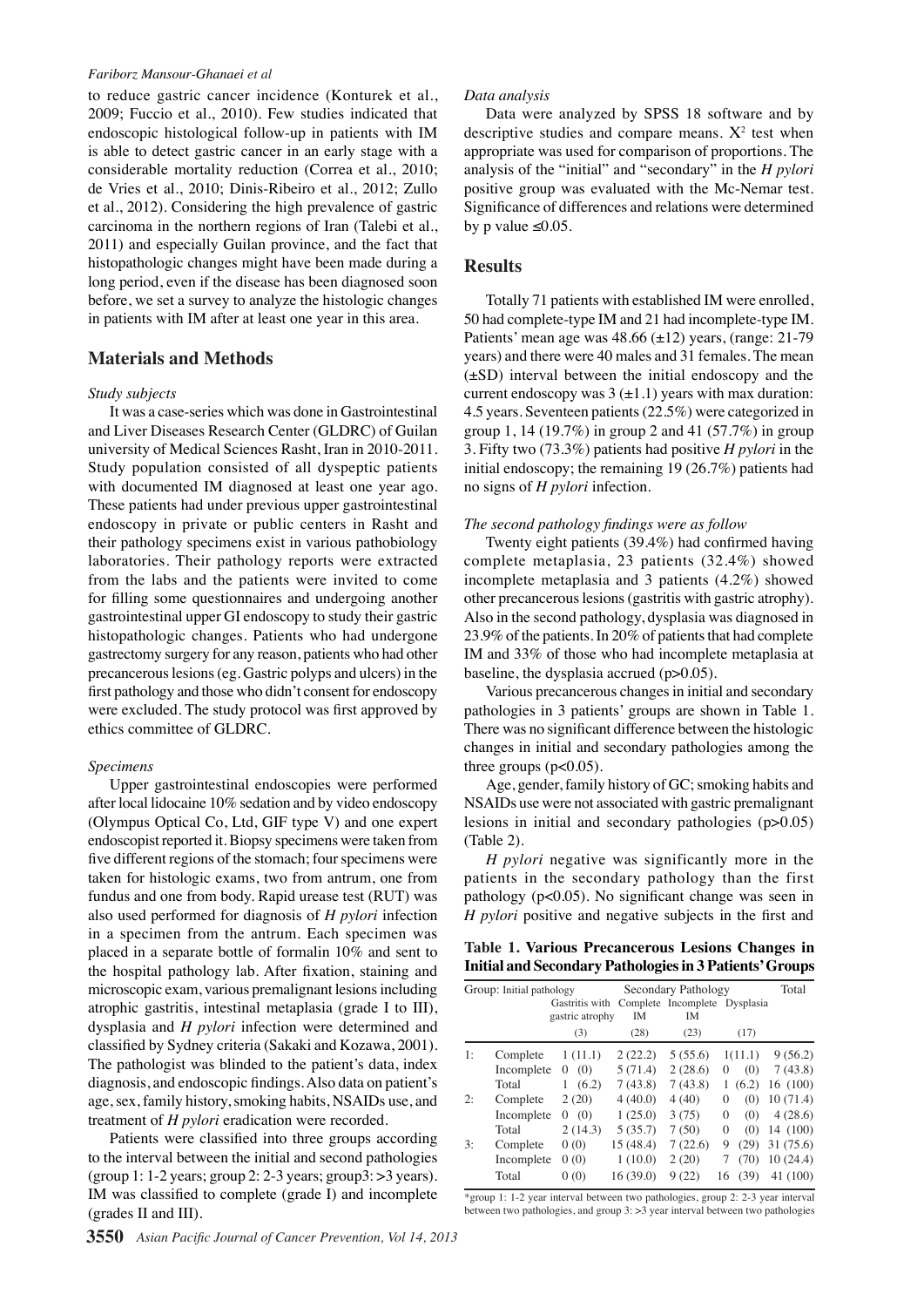| Table 2. Relation between Initial and Secondary Pathology Changes with Age, Sex, Family History, Smoking |  |  |
|----------------------------------------------------------------------------------------------------------|--|--|
| <b>Habits, and NSAIDs Use</b>                                                                            |  |  |

| Variables      |        |            | In initial pathology $N(\%)$ |                 | In secondary pathology $N(\%)$ |          |           |                     | p value   |
|----------------|--------|------------|------------------------------|-----------------|--------------------------------|----------|-----------|---------------------|-----------|
|                |        | Complete   | In Complete                  | Gastritis with  | In Complete                    | Complete | Dysplasia | Total               |           |
|                |        | <b>IM</b>  | IM                           | gastric atrophy | IM                             | IM       |           |                     |           |
|                |        | 50 $(\% )$ | 21(%)                        | $3(\%)$         | 23(%)                          | 28(%)    | 17(%)     | 71 $(\%)$           |           |
| Age            | <40    | 14(77.8)   | 4(22.4)                      | 1(5.6)          | 5(27.8)                        | 8(44.8)  | 4(22.2)   | 18(100)             | <b>NS</b> |
|                | >40    | 36(67.9)   | 17(32.1)                     | 2(3.8)          | 18(34)                         | 20(37.7) | 13(24.5)  | 53(100)             |           |
| <b>Sex</b>     | Male   | 28(70)     | 12(30)                       | 0(0)            | 13(32.5)                       | 15(37.5) | 12(30)    | 40(100)             | <b>NS</b> |
|                | Female | 22(71)     | 9(29)                        | 3(9.7)          | 10(32.3)                       | 13(41.9) | 5(16.1)   | 31(100)             |           |
| Family history | No     | 29(67.4)   | 14(32.6)                     | 2(4.7)          | 16(37.2)                       | 18(41.9) | 7(16.3)   | 43(100)             | <b>NS</b> |
|                | Yes    | 21(75)     | 7(25)                        | $1$ ( $60.0$    | 7(25)                          | 10(35.7) | 10(35.7)  | 28(100)             |           |
| <b>NSAID</b>   | No     | 31(67.4)   | 15(32.6)                     | 1(2.2)          |                                | 17(37)   | 11(28.9)  | 46(100)             | <b>NS</b> |
|                | Yes    | 19(76)     | 6(24)                        | 2(8)            | $\frac{7(37)}{6(24)}$          | 49(44)   | 206B24)   | 25 <sub>(100)</sub> |           |
| Smoking        | No     | 35(70)     | 15(30)                       | 3(6)            | 17(34)                         | 21(42)   | 9(18)     | 50(100)             | <b>NS</b> |
|                | Yes    | 15(71.4)   | 6(28.6)                      | 0(075.0)        | 6(28.6)                        | 7(33.3)  | 8(38.1)   | 25.0100             |           |

**46.8 56.3 Table 3. Relation between the Premalignant Lesions in Patients With and Without** *H pylori* **Infection in Initial and Secondary Pathologies**

| anu Secondar y Fathologies |                                           |                                  |                | 50.0    |                                   |              | 54.2                                          | 24.2             |                              |      |  |
|----------------------------|-------------------------------------------|----------------------------------|----------------|---------|-----------------------------------|--------------|-----------------------------------------------|------------------|------------------------------|------|--|
|                            |                                           | In initial pathology $N(\%)$     |                | p value |                                   |              | In secondary pathology N $(\%)$               |                  | p value                      | 30.0 |  |
|                            |                                           | Complete In Complete Total<br>IΜ |                |         | Gastritis with<br>gastric atrophy | $\mathbf{M}$ | Complete In Complete Dysplasia                |                  | Total                        |      |  |
|                            | 50 $(\% )$                                | 21(%)                            | 71%            | 25.0    | 3(%)                              | 28(%)        | 23(%)                                         | 17(%)            | 1(%)                         |      |  |
| <i>H pylori</i> Infection  | Negative $19(100)$                        | 0(0)                             | 19(26.7) 0.001 |         | $1(231)$ .3                       |              | $21(33.8)$ $12(25)$                           |                  | $14(29.3) \cdot 38(67.6)$ NS | 30.0 |  |
|                            | Posetive $31(59.6)$ $21(40.4)$ $52(73.3)$ |                                  |                |         | 2(8.7)                            |              | $7(30.4)$ 11(4 <sup>2</sup> 3. <sup>7</sup> ) | 3(18.1) 23(32.4) |                              |      |  |
|                            |                                           |                                  |                |         |                                   |              |                                               |                  |                              |      |  |

second groups, but these changes were significant in *pylori* infection in baseline became *H pylori*-positive in secondary pathology. Various precancerous changes in patients with and without *H pylori* infection in initial and 75.0 secondary pathologies are shown in Table 3.

From 52 people who had *H pylori* infection treatment prior to the baseline endoscopy, *H pylori* eradication was achieved in 39 patients (75%). The presence of complete 50.0 IM was confirmed at surveillance endoscopy in 16 of 39 patients (41%), in 11/39 patient (28.2%) incomplete IM was detected and in 1/39 patients (2.6%) was diagnosed atrophic gastritis. Eleven  $(28.2%)$  of 39 patients showed  $25.0$ progression to dysplasia. Among non-*H pylori*-eradicated individuals who were 13 (25%), premalignant lesions were detected as follow: complete IM (38. 5%), incomplete IM (30.8%) and dysplasia (30.8%). There was no significant difference in the changes of premalignant lesions in eradicated and non–eradicated subjects (p>0.05).

## **Discussion**

Atrophic gastritis, intestinal metaplasia, and epithelial dysplasia of the stomach are common and are associated with an increased risk for gastric cancer (Dinis-Ribeiro et al., 2012). *H pylori* is an important risk factor for gastric cancer due to the fact that it causes chronic inflammation of the gastric mucosa in virtually all infected patients (Capelle et al., 2010; Wroblewski et al., 2010; Correa and Piazuelo, 2012). Patients with incomplete type IM harbor a higher risk of GC compared to those with complete type IM. However, incomplete type IM is much less frequent than complete type (de Vries et al., 2010).

In the present study, 29.6% of the patients showed incomplete IM in the first pathology which increased to

the third group (p<0.05). Ten people who hadn't had *H*<sub>00.0</sub>M had the higher possibility o<u>f pr</u>ogression to dysplasia.  $32.4\%$  in the second patholog  $\frac{9}{2}$  In our study incomplete There  $\frac{a}{2}$  sign<sup>- $\frac{a}{2}$ </sup> difference between the histologic Remission

| 32.4% in the second pathology In our study incomplete             |      |                                          |      |        |      |                 |                        |               | Nore |  |
|-------------------------------------------------------------------|------|------------------------------------------|------|--------|------|-----------------|------------------------|---------------|------|--|
| $\beta$ M had the higher possibility or progression to dysplasia. |      |                                          |      |        |      |                 |                        |               |      |  |
| There $\forall$                                                   | 6.3  | 51gr[                                    | 10.1 | ∣diff  |      |                 | between the histologic |               |      |  |
| change                                                            |      | tial                                     |      | lcon   | 20.3 | atho            |                        |               |      |  |
| In                                                                |      | ı's                                      |      | the    |      | brev            |                        | of IM was     |      |  |
| $0_{19\%}$ . I                                                    |      | pat                                      |      | brev   | of   | 25.0            | asia type III          | 30.0          |      |  |
| was 2.                                                            |      | рe                                       | 46.8 | Yo; a  |      | CO <sub>1</sub> |                        | metaplasia,   |      |  |
| $11\% (2)$                                                        | 56.3 | n a                                      |      | þy (   |      | s, 2            |                        | patients had  |      |  |
| <b>Quentic</b>                                                    |      | y aj                                     |      | of     | 54.2 | hadl            | 31.3                   | ey reported   |      |  |
| that ind                                                          |      | of s                                     |      | cand   |      | 0.1             |                        | batients with | 30.0 |  |
| gastric                                                           |      | y ar                                     |      | for    |      | 'earl           |                        | diagnosis. It |      |  |
| $\boldsymbol{0}^{\text{was def}}$                                 |      | led                                      |      | stu    |      | t pri           |                        | nant lesions  |      |  |
| increas                                                           |      | risl                                     | 38.0 | (2     |      | In              |                        | dy of Dinis-  |      |  |
| Ribeiro                                                           | 31.3 | $(2\mathsf{I}% )(\mathsf{I},\mathsf{I})$ |      | p<br>1 | 23.7 | wit             | 31.3                   | hic chronic   | 30.0 |  |
| gastrit                                                           |      | IM                                       |      | of     |      | atie            |                        | th atrophic   |      |  |

Chronic gastritis had progressed to low grade dysplasia. Eight percent of patients were gliagnosed fo have grade I IM, 38% with grade II and III and 32% with low grade dysplasia. $\overline{3}$ IM type  $\overline{3}$  and III  $\overline{3}$  ad the higher possibility of progression to dysplasia and cancer. In a recent study performed in Spain Sgastric carcinoma developed in 16  $(18.2\%)$  out of 88 patients with incomplete IM and in only 1 ( $0.96\%$ ) out of 104 patients with complete IM after a mean follow  $\ddot{H}$  of 12.8 years; incomplete IM also showed the highest right of developing a GC at multivariate analysis (Gonzalez  $e\bar{e}$ al., 2010). In a study in Slovenia, the cumulative incidences of GC in those patients previously diagnosed with IM were 1.3% incomplete IM-type Ⅰ, 2.8% in incomplete IM-type Ⅱ and 9.8% in incomplete IM-type Ⅲ patients (Filipe et al., 1994). Newly diagnosed without treatment Newby diagnosed with treatments: Persistence or recurrence Remission

In the present study, there was no significant difference between the premalignant lesions according to smoking habits; also in the study of Chacaltana et al. (2009) there was not any significant relationship between gastric premalignant lesions and smoking or **12.8 51.1**

**12.8**

**51.1**

None

None

**25.0 30.0**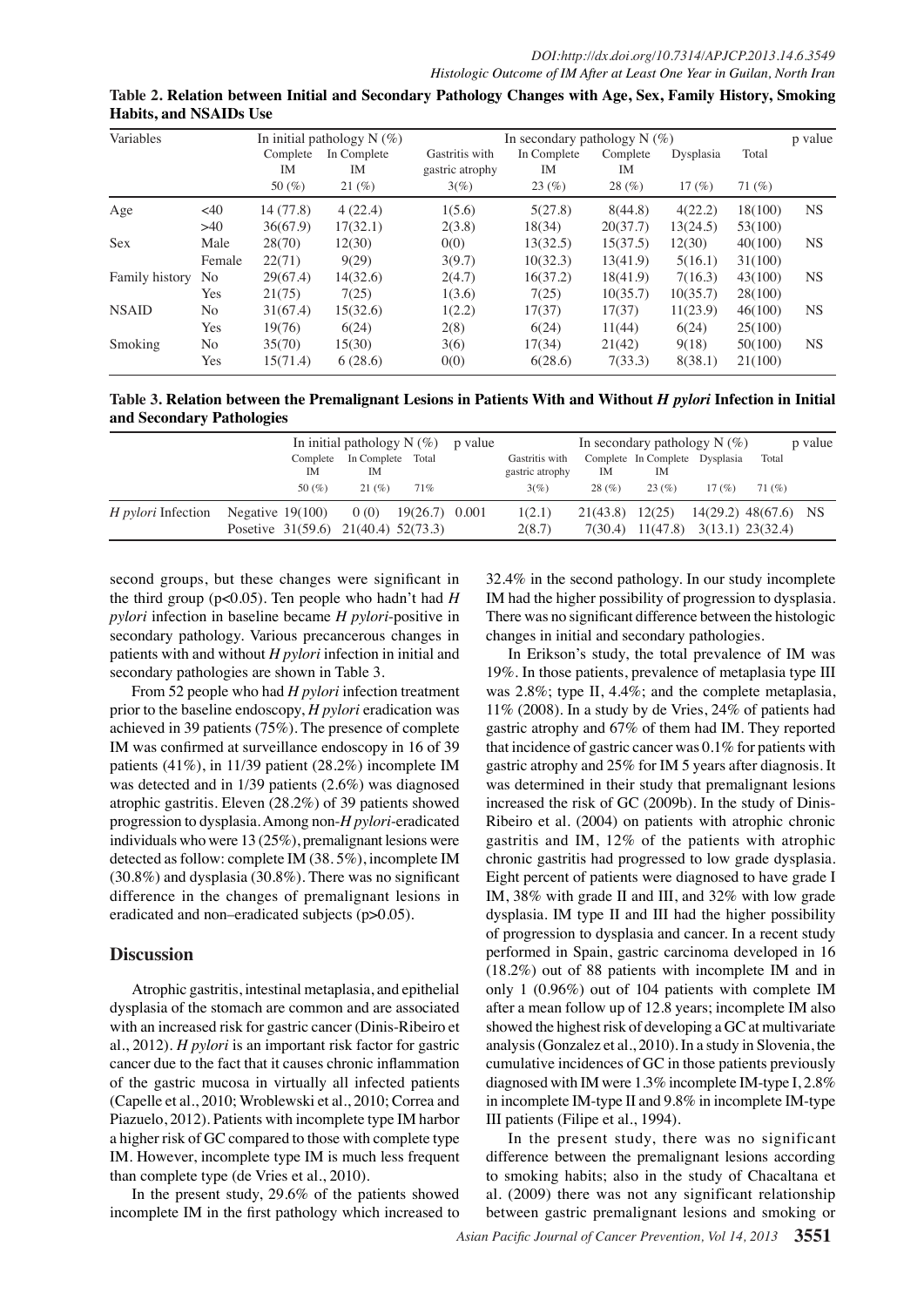#### *Fariborz Mansour-Ghanaei et al*

alcohol consumption. In the study of Peleteiro et al. (2007) smoking was related significantly with complete and incomplete metaplasia, and this shows the different modes of gastric carcinogenesis. In Cazacu (2009) they mentioned a strong relation between smoking habit and pathological-diagnosed atrophy. According to a prospective cohort study Cigarette smoking was associated with risk of of developing GC (Steevens et al., 2010). In Shikata' (2008) study findings suggest that cigarette smoking and *H pylori* infection are significant risk factors for gastric cancer in Japanese men.

Family relatives of GC patients have a higher risk of GC and premalignant gastric lesions (Leung et al., 2005). In the present study, there were no significant difference between gastric premalignant lesions according to family history. In the study of Chacaltana et al. (2009) there was not any significant relationship between gastric premalignant lesions and patients' family history while. In the recent study in Guilan province results confirmed that precancerous lesions such as dysplasia, atrophy and chronic gastritis were significantly higher in GC relatives rather than control group (Mansour-Ghanaei et al., 2012). Zendehdel et al. (2010) found in 808 first-degree relatives a similar IM prevalence between those subjects with 1 and those with >1 cases in the family, with no difference when the index case was male or female.

In our study there was no significant relationship between patients' age and gastric premalignant lesions; while in Cazacu's et al. (2009) study at patients with gastric atrophy diagnosed by endoscopy, OR has statistical significant risk for age above 50 years (OR=8.54, CI 95% 2.95-14.42) and for IM, a statistically significant risk was noted above 60 years, rural residence (OR=3.25).

In our study, there was significant difference between gastric premalignant lesions in patients with and without *H pylori* infection in initial pathology but there was no significant differences between secondary pathology. *H pylori* is the most important risk factor for gastric cancer and its precursor lesions. The systematic review article of Peleteiro et al. (2008) with the data from 29 countries reported the prevalence of IM in *H pylori* positive patients. This prevalence varies from 3% in Argentina to 55% in News land. In countries exhibiting a simultaneously high prevalence of infection and low incidence of gastric cancer, IM was also relatively infrequent (Thailand, 6%; India, 8.2%; Nigeria, 11.1%; Gambia, 11.8%; Saudi Arabia, 15.5%; Iran, 15.6%; Egypt, 24.4%). Zhang et al. (2005) showed that progression of gastric premalignant lesions, glandular atrophy and IM has a significant relationship with *H pylori* infection. In the study of Kang et al. (2008) the prevalence of IM type I, II, and III were respectively 28.1% , 57.8% , and 14.1% in gastric body. There was no significant relationship between this distribution and *H pylori* infection. They showed that the type of IM played an important role in progression of gastric carcinoma in Chorea. IM type III had a relationship with age and metaplasia type II was shown to be related with gastric carcinogenesis in the presence of *H pylori* infection.

In our study, *H pylori* was eradicated in 75% of people. There was no significant difference in gastric premalignant lesions in non–eradicated and eradicated

subjects. There are different ideas about this issue whether *H pylori* eradication halts progression or can even cause regression of premalignant gastric lesions (de Vries and Kuipers, 2007b; Roesler et al., 2012). After 1.5-year follow-up by Satoh et al. (1999) after *H pylori* eradication, no significant improvement was seen in atrophic gastritis and IM. In the study by Sakaki and Kozawa (2001) even 2 years after *H pylori* eradication, there was no significant regression in metaplasia. While two randomized studies, the first with a 5-year follow up and the second with a 1-year follow-up, observed that *H pylori* eradication was beneficial in preventing progression of atrophy and intestinal metaplasia of the gastric mucosa (Roesler et al., 2012). Some studies reported a significant improvement in atrophy after *H pylori* eradication, but IM didn't change significantly after eradication (Lahner et al., 2005; Lee et al., 2007; 2013; Rokkas et al., 2007; Vannella et al., 2011; Massarat et al., 2012) while some randomized studies with longer follow-up periods of over two years have shown evidence of IM regression (Ciok et al., 1997; Correa et al., 2000; Kim et al., 2000; Kokkola et al., 2002; Mera et al., 2005; You et al., 2006).

In the present study patients with IM who had a  $>3$ year interval between two pathologies were significantly more *H pylori* negative but the patients with 1 or 2 year interval didn't. *H pylori* infection may provide the proper environment for atrophic gastritis and IM to occur. But at the final stage of the disease, gastric atrophy with IM is not a hospitable environment for *H pylori* and is associated with a dramatic reduction or even disappearance of the organism (Zhang et al., 2005).

In conclusion, it was determined in our study that incomplete-type IM increased the risk of dysplasia. Also there was significant difference in *H pylori* infection in the group who had a >3 year interval between two pathologies. Of course getting to more documented results needs further prospective surveys with larger samples and longer follow up duration. Also future surveys should concentrate on determining various *H pylori* subtypes, their virulence, and its relationship with premalignant lesions.

#### **Acknowledgements**

This study was supported in part by a grant from the Gastrointestinal and Liver Diseases Research Center (GLDRC) of Guilan University of Medical Sciences. Authors would like to thanks all members of GLDRC for their help preparation all data. None of the authors has any conflict of interest to declare.

## **References**

- Babaei M, Pourfarzi F, Yazdanbod A, et al (2010). Gastric cancer in Ardabil, Iran - a review and update on cancer registry data. *Asian Pac J Cancer Prev*, **11**, 595-9.
- Capelle LG, Haringsma J, de Vries AC, et al (2010). Narrow band imaging for the detection of gastric intestinal metaplasia and dysplasia during surveillance endoscopy. *Dig Dis Sci*, **55**, 3442-8.
- Cazacu SM, Vere CC, Bodrug N, et al (2009). The influence of risk factors to the prevalence of gastric mucosal atrophy, intestinal metaplasia and dysplasia in oltenia region. *Curr*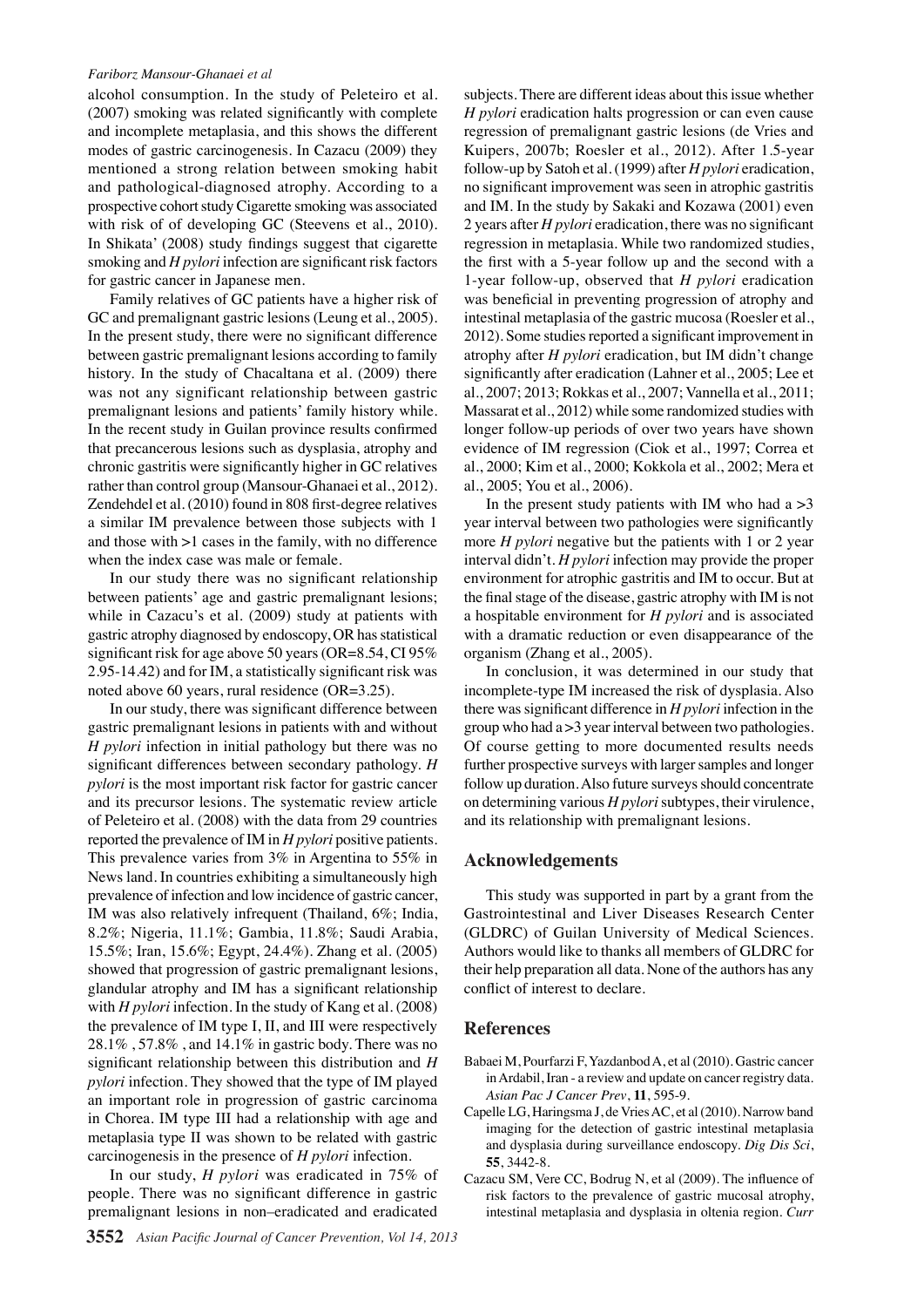#### *DOI:http://dx.doi.org/10.7314/APJCP.2013.14.6.3549*

*Histologic Outcome of IM After at Least One Year in Guilan, North Iran*

*Hlth Sci J*, **35**, 98-105.

- Camorlinga-Ponce M, Flores-Luna L, Lazcano-Ponce E, et al (2008). Age and severity of mucosal lesions influence the performance of serologic markers in Helicobacter pylori– associated gastroduodenal pathologies. *Cancer Epidemiol Biomarkers Prev*, **17**, 2498-504.
- Chacaltana A, Rodriguez C, Urday C, et al (2009). Preneoplastic gastric lesions and helicobacter pylori in endoscopic detection and early diagnosis of gastric cancer in a population of a medium and high socio-economic level. *Rev Gastroenterol Peru*, **29**, 218-25.
- Ciok J, Dzieniszewski J, Lucer C (1997). Helicobacter pylori eradication and antral intestinal metaplasia--two years follow-up study. *J Physiol Pharmacol*, **48**, 115-22.
- Correa P, Piazuelo MB (2012). The gastric precancerous cascade. *J Dig Dis*, **13**, 2-9.
- Correa P, Piazuelo MB, Wilson KT (2010). Pathology of gastric intestinal metaplasia: clinical implications. *Am J Gastroenterol*, **105**, 493-8.
- Correa P, Fontham ET, Bravo JC, et al (2000). Chemoprevention of gastric dysplasia: randomized trial of antioxidant supplements and anti-helicobacter pylori therapy. *J Natl Cancer Inst*, **92**, 1881-8.
- de Vries AC, Haringsma J, de Vries RA, et al (2010). Biopsy strategies for endoscopic surveillance of pre-malignant gastric lesions. *Helicobacter*, **15**, 259-64.
- de Vries AC, Haringsma J, de Vries RA, et al (2009a). The use of clinical, histologic, and serologic parameters to predict the intragastric extent of intestinal metaplasia: a recommendation for routine practice. *Gastrointest Endosc*, **70**, 18-25.
- de Vries AC, Capelle LG, Looman CW, et al (2009b). Increased risk of esophageal squamous cell carcinoma in patients with gastric atrophy: independent of the severity of atrophic changes. *Int J Cancer*, **124**, 2135-8.
- de Vries AC, van Grieken NC, Looman CW, et al (2008). Gastric cancer risk in patients with premalignant gastric lesions: a nationwide cohort study in the Netherlands. *Gastroenterology*, **134**, 945-52.
- de Vries AC, Kuipers EJ (2007a). Epidemiology of premalignant gastric lesions: implications for the development of screening and surveillance strategies. *Helicobacter*, **12**, 22-31.
- de Vries AC, Kuipers EJ (2007b). Review article: Helicobacter pylori eradication for the prevention of gastric cancer. *Aliment Pharmacol Ther*, **2**, 25-35.
- Dinis-Ribeiro M, Areia M, de Vries AC, et al (2012). Management of precancerous conditions and lesions in the stomach (MAPS): guideline from the European Society of Gastrointestinal Endoscopy (ESGE), European Helicobacter Study Group (EHSG), European Society of Pathology (ESP), and the Sociedade Portuguesa de Endoscopia Digestiva (SPED). *Endoscopy*, **44**, 74-94.
- Dinis RibeiroM, Lopes C, da Costa-Pereina A, et al (2004). A follow up model for patients with atrophic chronic gastritis and intestinal metaplasia. *J Clin Pathol*, **57**, 177-82.
- Eriksson NK, Karkkainen PA, Farkkila MA, et al (2008). Prevalence and distribution of gastric intestinal metaplasia and its subtypes. *Dig Liver Dis*, **40**, 355-60.
- Ferlay JSH, Bray F, Forman D, et al (2010). GLOBOCAN 2008, Cancer Incidence and Mortality Worldwide: IARC CancerBase No. 10 [Internet]. Lyon, France: International Agency for Research on Cancer. Available from: URL: http:// globocan.iarc.fr.
- Filipe MI, Munoz N, Matko I, et al (1994). Intestinal metaplasia types and the risk of gastric cancer: a cohort study in Slovenia. *Int J Cancer*, **57**, 324-9.
- Fuccio L, Eusebi LH, Bazzoli F (2010). Gastric cancer,

*J Gastrointest Oncol*, **2**, 342-47. Gonzalez CA, Pardo ML, Liso JM, et al (2010). Gastric cancer occurrence in preneoplastic lesions: a long-term follow-up in a high-risk area in Spain. *Int J Cancer*, **127**, 2654-60.

Helicobacter pylori infection and other risk factors. *World* 

- Kang JM, Kim N, Yoo JY, et al (2008). The role of serum pepsinogen and gastrin test for the detection of gastric cancer in Korea. *Helicobacter*, **13**, 146-56.
- 100.0 Kim N, Lim SH, Lee KH, et al (2000). Longterm effects of Helicobacter pylori eradication on intestinal metaplasia in patients with duodenal and benign gastric ulcers. *Dig Dis Sci*, **45**, 1754-62.
- 75.0 Kokkola A, Sipponen P, Rautelin H, et al (2002). The effect of Helicobacter pylori eradication on the natural course of atrophic gastritis with dysplasia. *Aliment Pharmacol Ther*, **16**, 515-20.
- Konturek PC, Konturek SJ, Brzozowski T (2009). Helicobacter pylori infection in gastric cancerogenesis. *J Physiol Pharmacol*, **60**, 3-21.
- Lastraioli E, Romoli MR, Arcangeli A (2012).50.0 Immunohistochemical biomarkers in gastric cancer research and management. *Int J Surg Oncol*, **2012**, 868645.
- 0 follow-up in atrophic body gastritis patients: atrophy and  $25.0$ Lahner E, Bordi C, Cattaruzza MS, et al (2005). Long-term intestinal metaplasia are persistent lesions irrespective of Helicobacter pylori infection. *Aliment Pharmacol Ther*, **22**, 471-81.
- Lee YC, Chen TH, Chiu HM, et al (2013). The benefit of mass eradication of Helicobacter pylori infection: a communitybased study of gastric cancer prevention. *Gut*, **62**, 676-82.
- Lee Y, Jeon YC, Koo TY, et al (2007). Histological changes of gastric atrophy and intestinal metaplasia after Helicobacter pylori eradication. *Korean J Gastroenterol*, **50**, 299-305.
- Leung WK, Ng EK, Chan WY, et al (2005). Risk factors associated with the development of intestinal metaplasia in first-degree relatives of gastric cancer patients. *Cancer Epidemiol Biomarkers Prev*, **14**, 2982-6.
- Mansour-Ghanaei F, Joukar F, Baghaei SM, et al (2012). Gastric precancerous lesions in first degree relatives of patients with known gastric cancer: a cross-sectional prospective study in Guilan Province, north of Iran. *Asian Pac J Cancer Prev*, **13**, 1779-82.
- Massarrat S, Haj-Sheykholeslami A, Mohamadkhani A, et al (2012). Precancerous conditions after *H pylori* eradication: a randomized double blind study in first degree relatives of gastric cancer patients. *Arch Iran Med*, **15**, 664-9.
- Mehrabian AA, Esna-Ashari F, Zham H, et al (2010). Gastric cancer prevalence, according to survival data in Iran (National Study-2007). *Iranian J Publ Health*, **39**, 27-31.
- Mera R, Fontham ET, Bravo LE, et al (2005). Long term followup of patients treated for Helicobacter. *Gut*, **54**, 1536-40.
- Peleteiro B, Bastos J, Barros H, et al (2008). Systematic review of the prevalence of gastric intestinalmetaplasia and its area-level association with smoking. *Gac Sanit*, **22**, 236-47.
- Peleteiro B, Lunet N, Figueiredo C, et al (2007). Smoking, Helicobacter pylori virulence, and type of intestinal metaplasia in Portuguese males. *Cancer Epidemiol Biomarkers Prev*, **16**, 322-6.
- Roesler BM, Costa SC, Zeitune JM (2012). Eradication treatment of Helicobacter pylori infection: its importance and possible relationship in preventing the development of gastric cancer. *SRN Gastroenterol*, **2012**, 935410.
- Rokkas T, Pistiolas D, Sechopoulos P, et al (2007). The long-term impact of Helicobacter pylori eradication on gastric histology: a systematic review and meta-analysis. *Helicobacter*, **12**, 32-8.
- Sakaki N, Kozawa H (2001). Intestinal metaplasia and

**20.3 6.3 10.1**

Newly diagnosed without treatment

**38.0 31.3**